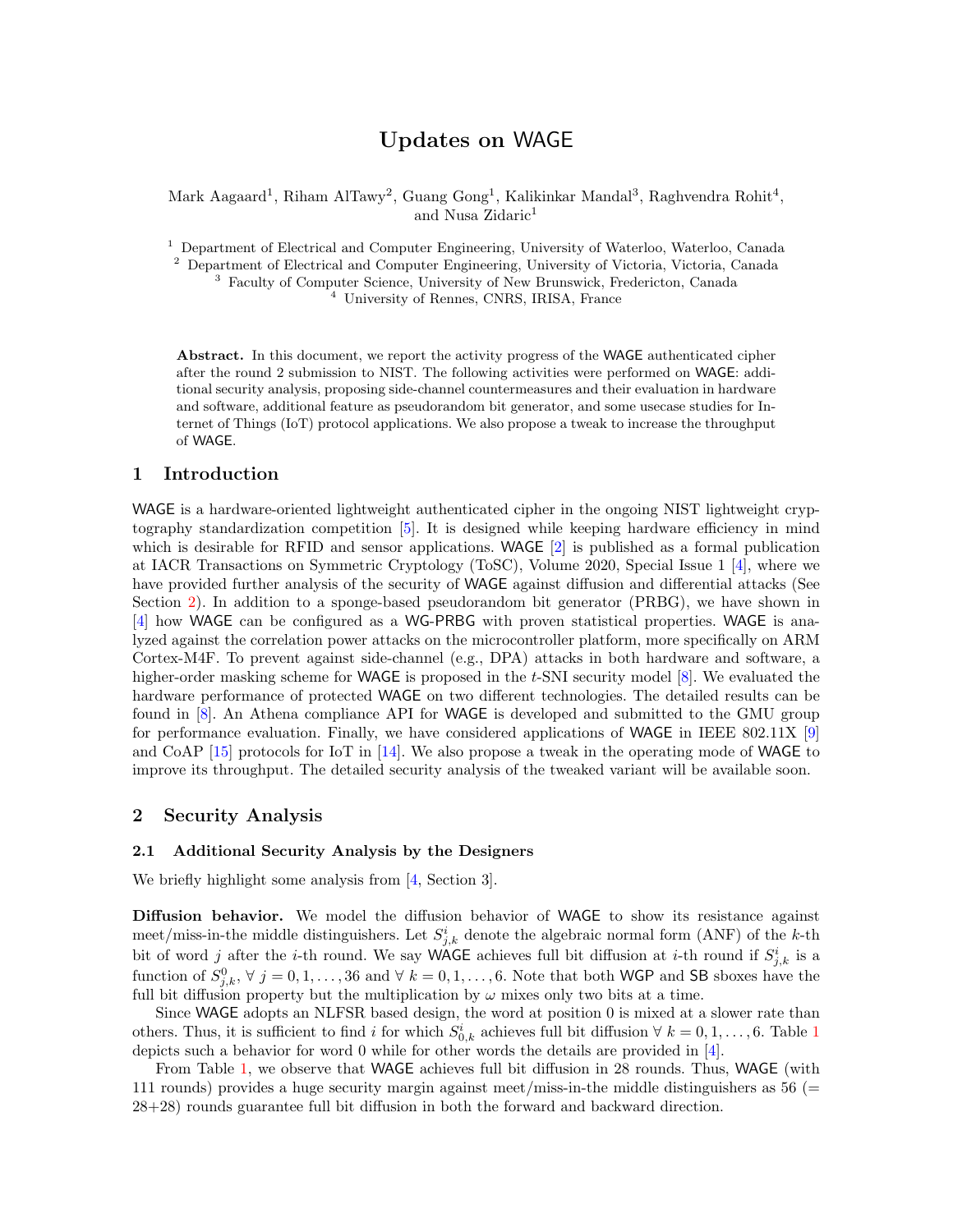| $\cdot$ | Round i |  |  |    |    |                |     |     |     |  |  |
|---------|---------|--|--|----|----|----------------|-----|-----|-----|--|--|
| n       |         |  |  |    | 15 | $^{\bullet}$ Q | ∠⊍  | "   |     |  |  |
| U       |         |  |  | ററ | 36 | 84             | 168 | 252 | 259 |  |  |

<span id="page-1-0"></span>Analysis on input and output differences. We have analyzed the differential properties of WAGE permutation by restricting the input and output differences at rate positions only, i.e., differences are allowed at words 8, 9, 15, 16, 18, 27, 28, 34, 35 and 36. This case analyzes the resistance of WAGE authenticated encryption against differential and linear attacks in a sponge mode.

Analysis on the forgery attacks against improper domain separation. The choice of domain separators is crucial in resisting forgery attacks. WAGE- $A\mathcal{E}$ -128 uses 2-bit domain separators 0x01 and 0x02 while processing associated data and message blocks, respectively. We showed that 2-bits are enough to distinguish all cases including empty, partial and complete associated data and/or plaintext/ciphertext blocks.

## 2.2 Side-channel Analysis

Analysis by the designers [\[8\]](#page-4-3). We have analyzed WAGE against correlation power attacks in the microcontroller environment. We detected secret key leakage from power consumption in the first 12 (out of 111) rounds of the WAGE permutation and requires about 10,000 power traces to recover the 128-bit secret key. To resist such attacks, we proposed a masking scheme for WAGE (see Section [3.1\)](#page-1-1).

Third-party analysis by Bellizia et al. [\[6\]](#page-4-7). Recently, Bellizia et al. have analyzed the leakageresistance of NIST LWC round 2 candidates by classifying them into modes and primitives. WAGE along with ACE, ASCON, SPIX and Spook has been shown to be CIML2 and CCAmL1 secure. Adopting the [\[6,](#page-4-7) Def. 1 & 2], CIML2 refers to the "ciphertext integrity with misuse-resistance (i.e., no constraint on nonces) and leakage in encryption and decryption", while CCAmL1 means "chosen ciphertext security with nonce misuse-resilience (i.e., fresh challenge nonce) and leakage in encryption only". For the proof details, the reader is referred to [\[6\]](#page-4-7).

# 3 Performance Results

# <span id="page-1-1"></span>3.1 Side-channel Protection in Hardware and Software

Side-channel implementation of WAGE in hardware. We proposed a higher-order masking scheme of the WAGE authenticated encryption cipher in the strong non-interference (SNI) security model. We investigated different masking schemes for S-boxes by exploiting their internal structures and leveraging the state-of-the-art masking techniques. To practically demonstrate the effectiveness of masking, we performed the test vector leakage assessment on the 1-order masked WAGE. We evaluated the hardware performance of WAGE for 1, 2, and 3-order security and provided a comparison with other NIST LWC round 2 candidates. For instance, the 1-order masking scheme of WAGE consumed about 11,177 GE in ASIC on the ST Micro 65 nm technology. For the details, we refer the reader to [\[8\]](#page-4-3).

Side-channel implementation of WAGE in software. The higher-order SNI-secure scheme of WAGE also provides side-channel resistance for software (e.g., microcontroller) implementations. In our proposed scheme, we used the randomized lookup table approach for 7-bit S-boxes to implement them in software. For the analysis, we first converted the C code to the ARM Cortex-M4F environment. We then performed the standard test vector leakage assessment (TVLA) to validate that our masked implementation is free of the first-order leakage. We observed that power traces do not detect leakage till 60,000 time points for the protected implementation while only 600 time points are sufficient to detect leakage in case of the unprotected implementation. For the details, the reader is referred to [\[8\]](#page-4-3).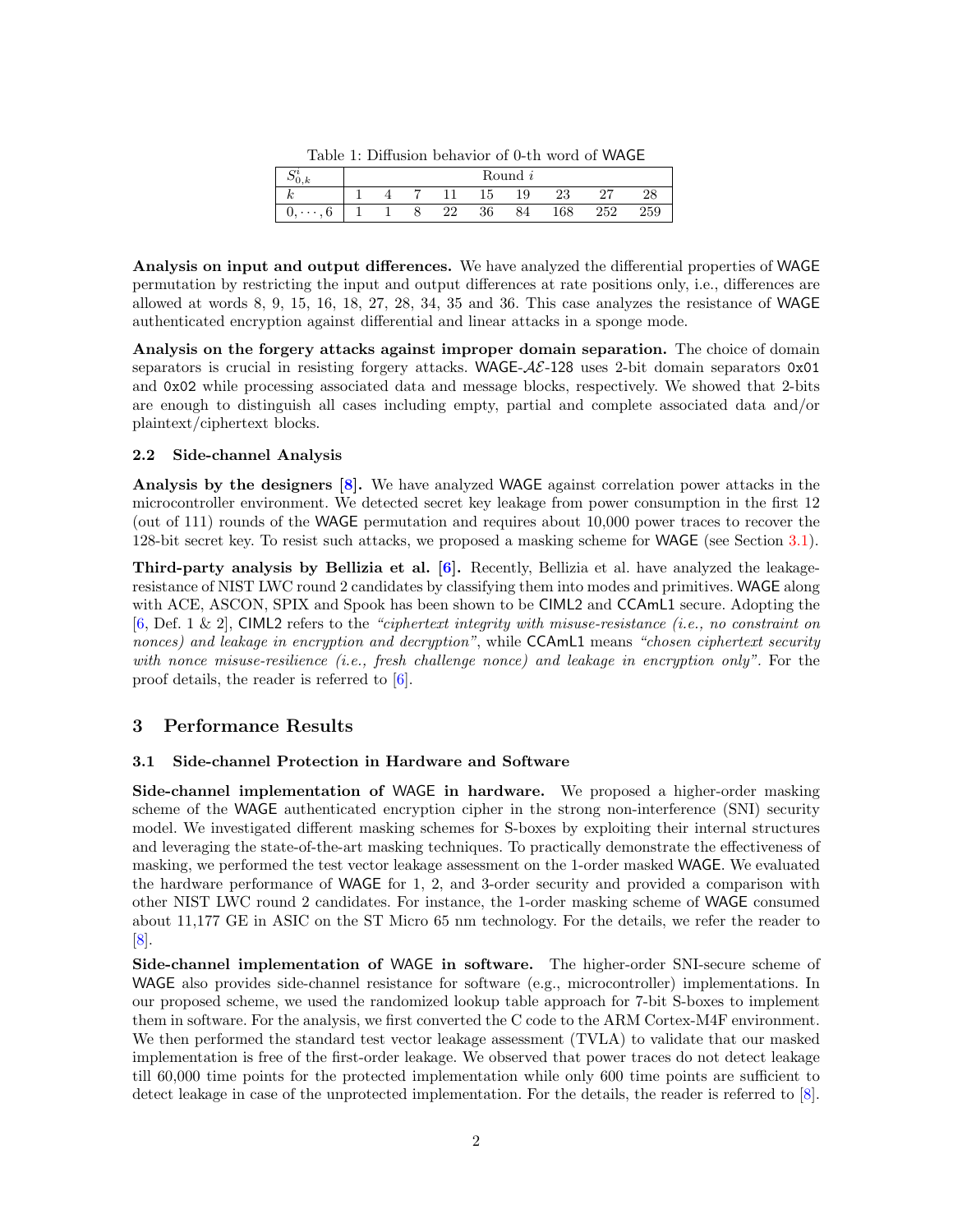## 3.2 Software Performance

Third-party software performance evaluation. WAGE is included in Rhys Weatherley's AVR framework [\[13\]](#page-4-8) to measure the performance of NIST LWC round 2 candidates on 8-bit and 32-bit microcontrollers where the timings are compared against the ChaChaPoly algorithm. For the details, the reader is referred to [\[13\]](#page-4-8).

#### 3.3 Hardware Performance

In 2019, a comprehensive analysis of parallel implementations of WAGE was presented in [\[3\]](#page-4-9), and we included the implementation results for four ASIC technologies in the round 2 submission document [\[2\]](#page-4-1). For example, unparallelized WAGE has the area of 2900 GE and reaches a throughput of 518 Mbps using ST Micro 65 nm library. Throughput of 878 Mbps was acheived with the 8× parallel implementation, with area 12150 GE. In [\[3\]](#page-4-9), we also present energy per bit, measured as the average value while performing cryptographic operations over 8192 bits of data at 10 MHz, which for unparallelized WAGE ST Micro 65 nm implementation yields 20.0 nJ.

Recently, protected WAGE implementations using two ASIC technologies are reported in [\[8\]](#page-4-3). As was already mentioned, the smallest implementation requires 11,177 GE using ST Micro 65 nm library. In [\[2\]](#page-4-1), we also included implementation results for Xilinx Spartan-3 and Spartan-6, and for Intel/Altera Stratix IV. New preliminary LWC API compliant [\[11\]](#page-4-10) results for WAGE on a Xilinx Spartan-6 are shown in Table [2.](#page-3-0)

## 4 Features

#### 4.1 Psudorandom Bit Generator from WAGE

We presented an additional feature of WAGE as a pseudorandom bit generator (PRBG), which has appeared in [\[4\]](#page-4-2). We proposed two alternatives on how to configure WAGE and generate pseudorandom bits with minimal overheads: a) One construction is Sponge-PRBG, and b) Our second construction is based on the WG transformation, called WG-PRBG, by reusing certain circuitry of WAGE. The Sponge-PRBG construction from a permutation is based on the standard sponge construction, which was introduced in [\[7\]](#page-4-11). In such a construction, in order to generate a pseudorandom sequence of longer length, reseeding is required, meaning that after outputting a certain number of bits the generator needs to reseed to further produce output bits using the current internal state, requiring an external source for reseeding. However, it is hard to guarantee the randomness properties of the produced bits or sequences mathematically. In WG-PRBG, we can mathematically ensure certain randomness properties. One limitation is that WG-PRBG can generate a limited number of bits securely. However, it can be used for an arbitrarily length nonces and IVs. Note that, for WG-PRBG, the WAGE permutation functionality needs to be tweaked. The reader is referred to  $\left[4\right]$  for further details on both constructions and their security analyses.

### 4.2 Applications and Use-cases

WAGE can be implemented using 2540 GE at 940 MHz with a throughput of 536 Mbps and energy consumption of 39.2 nJ on ST Micro 90 nm [\[3\]](#page-4-9), which is suitable for the RFID and sensor network applications.

Application of WAGE in IEEE 802.11X and CoAP protocols. We have considered applications of WAGE in IEEE 802.11X [\[9\]](#page-4-4) and CoAP [\[15\]](#page-4-5) protocols for IoT. We have shown in [\[14\]](#page-4-6) how to configure WAGE as a key derivation function (KDF) and a message integrity check (MIC) generation function for the use in the IEEE 802.11X and CoAP handshake mutual authentication and key establishment protocols. We benchmark the performances of WAGE for KDF and MIC functionalities and handshaking and data protection protocols on microcontrollers as a major portion of IoT devices are equipped with microcontrollers. Our experimental results show that WAGE take about 2,903, 2,955, and 2,808 ms to complete the IEEE802.11X authentication protocol using ATmega128, MSP430F2370, and Cortex-M3,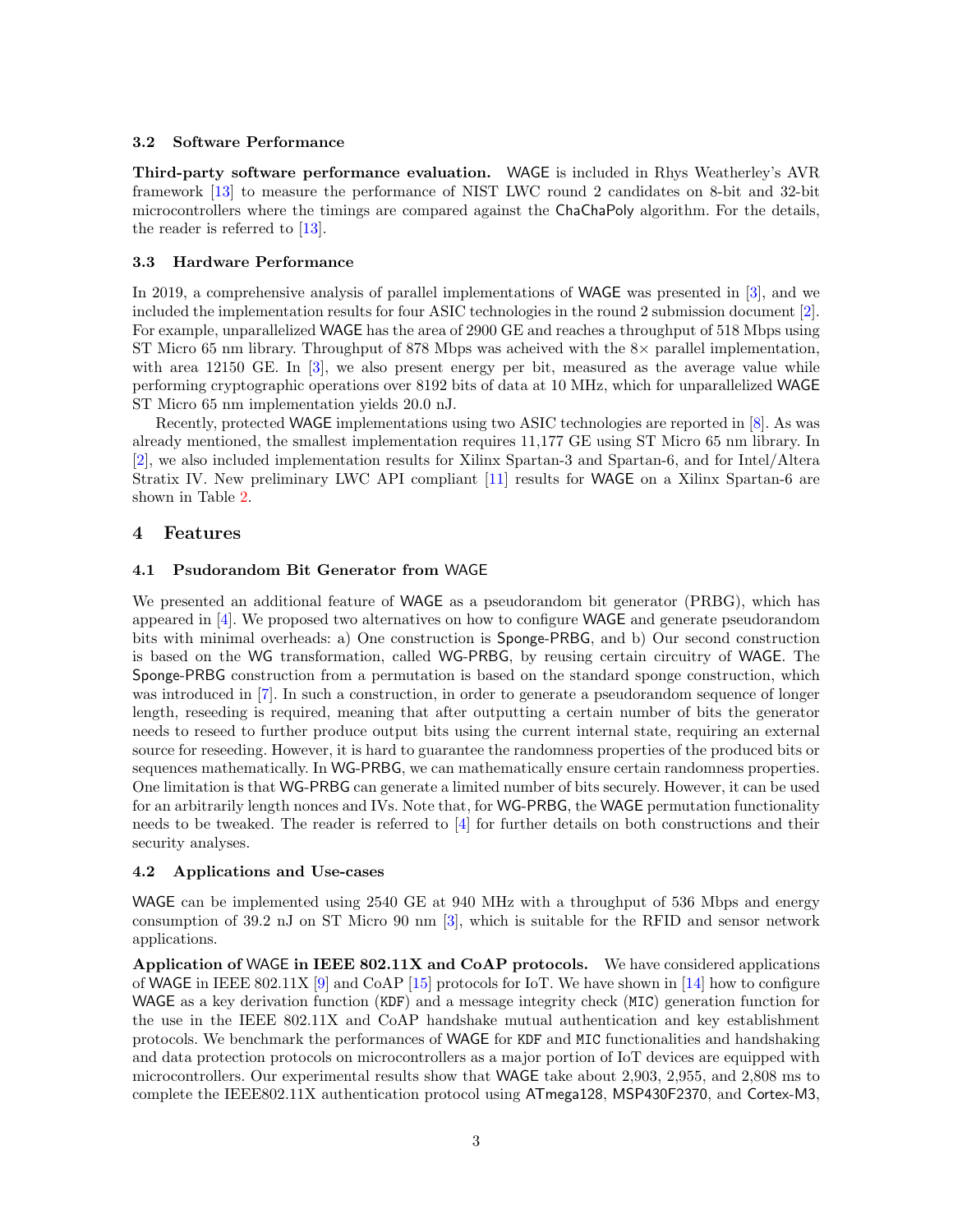respectively. For the data protection protocol, WAGE achieves a throughput of 41, 34 and 53 Kbits/s on ATmega128, MSP430F2370, and Cortex-M3, respectively to encrypt and authenticate a plaintext of 1024 bits and an associated data of 128-bits. More details can be found in [\[14\]](#page-4-6).

## 4.3 Comparison with AES-GCM

Using [\[10\]](#page-4-12), we developed a hardware implementation of WAGE compliant with LWC API [\[11\]](#page-4-10). As the hardware implementation results for WAGE by the GMU Cryptographic Engineering Research Group are not yet available, we provide our own preliminary results. Upper half of the Table [2](#page-3-0) shows our post Place-and-Route static timing results obtained for balanced design goal with Xilinx ISE Project Navigator 14.4 for the Xilinx Spartan-6 FPGA (XC6LX16-CS324).

<span id="page-3-0"></span>

|             |                |       | Area  | TР     | TPA        | TPA <sub>2</sub> |                 |
|-------------|----------------|-------|-------|--------|------------|------------------|-----------------|
| Cipher      | <b>FPGA</b>    | [MHz] | [LUT] | [Mbps] | [Mbps/LUT] | $[kbps/LUT^2]$   | Ref             |
| $AEC-GCM$   | Spartan-6      | 144.7 | 3350  | 1683.6 | 0.503      | 0.15             | $\overline{12}$ |
| <b>WAGE</b> | Spartan-6      | 124.1 | 1325  | 69.7   | 0.053      | 0.04             |                 |
|             |                |       |       |        |            |                  |                 |
|             | ASIC library   | [GHz] | [GE]  | [Gbps] | [Mbps/GE]  | $[bps/GE^2]$     |                 |
| $AEC-GCM$   | ST Micro 65 nm | 0.5   | 20580 | 5.82   | 0.28       | 13.7             | $\mathbf{1}$    |
| <b>WAGE</b> | ST Micro 65 nm | 0.56  | 7205  | 0.31   | 0.04       | 6.1              |                 |

Table 2: Comparison with AES-GCM

The WAGE Spartan-6 results are compared to AES-GCM reported in [\[12\]](#page-4-13). This preliminary results show that WAGE requires only 40% of the area used by AES-GCM, and reaches approximately 85% of AES-GCM clock speed. The higher speed and block-size of AES-GCM result in a higher throughput (TP) and throughput per area metrics (TPA). We added the throughput per area squared metric (TPA2). Then we synthesized the GMU's AES-GCM code [\[1\]](#page-4-14) for ST Micro 65 nm library; the logic synthesis results are shown in the lower half of Table [2.](#page-3-0) WAGE implementation requires only 35% of the area used by AES-GCM, and has a slightly higher frequency. The AES-GCM throughput and the derived metrics are still higher, but in comparison, WAGE is closer to AES-GCM for ST Micro 65 nm than for the Spartan-6 FPGA.

# 5 Proposed Tweaks

The initialization (resp. finalization) phase of WAGE comprises three (resp. two) calls for the WAGE permutation. Specifically, under the current recommended parameters, the initialization (resp. finalization) runs 333 (resp. 222) rounds of the underlying permutation. We propose to *change the number* of rounds of the WAGE permutation in the initialization, associated data processing and finalization phases from 111 to  $\mathcal{V}_4$ , if WAGE is selected as a finalist. Our choice limits the number of permutation calls in the initialization (resp. finalization) runs 222 (resp. 148) rounds, which offers sufficient security margin. Additionally, the total number of rounds is reduced by at least 185 which when processing short messages gives the throughput a good boost, e.g., when processing a 128-bit message, and 128 bit AD, throughput is improved by a factor 1.3. Note that this tweak does not require any change in hardware area (except an additional comparator and multiplexer on the round counter), software code size or RAM. Furthermore, based on our analysis it does not pose any threats to the security of WAGE. We now briefly explain our initial security analysis and full details will be available soon.

Permutation behavior. Note that an adversary can only obtain plaintext/ciphertexts and tag as outputs. For the plaintext/ciphertext phase, we are using the full 111 rounds of WAGE permutation, so its behavior is close to that of a random permutation. For the tag generation phase, since the keys are absorbed in state in the finalization phase, the WAGE permutation is in fact called for  $74 \times 2 = 148$ rounds before outputting the tag.